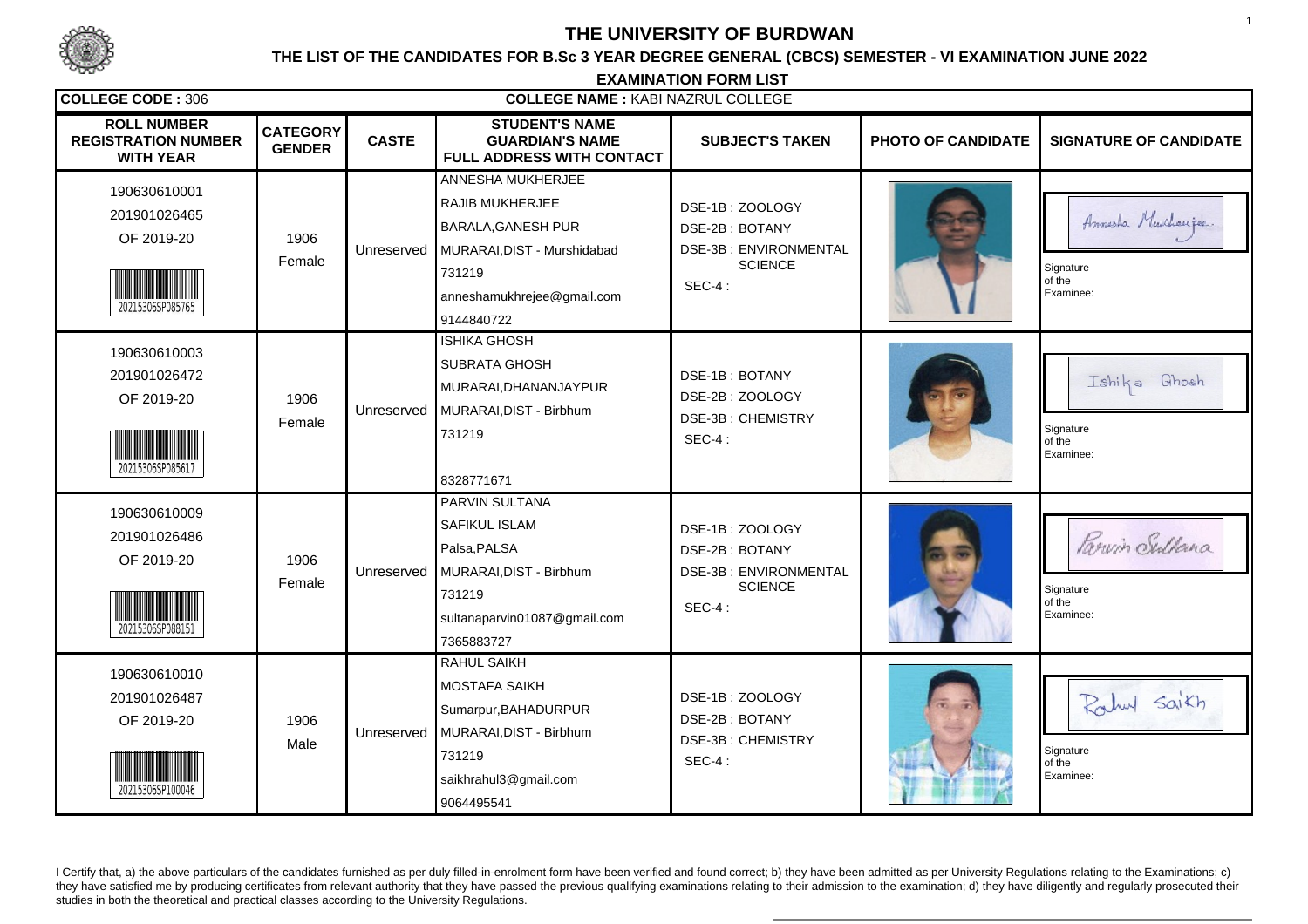

# **THE UNIVERSITY OF BURDWAN**

### **THE LIST OF THE CANDIDATES FOR B.Sc 3 YEAR DEGREE GENERAL (CBCS) SEMESTER - VI EXAMINATION JUNE 2022**

**EXAMINATION FORM LISTCOLLEGE CODE :** <sup>306</sup> **COLLEGE NAME :** KABI NAZRUL COLLEGE**ROLL NUMBERSTUDENT'S NAMECATEGORY CASTE SUBJECT'S TAKEN PHOTO OF CANDIDATE SIGNATURE OF CANDIDATE REGISTRATION NUMBER GUARDIAN'S NAME GENDERWITH YEAR FULL ADDRESS WITH CONTACT**RAKIB SAIKH190630610012RAFIK SAIKH201901026490Rakeb Sailxh DSE-1B : BOTANYRatanpur,DHANANJAYPUR DSE-2B : ZOOLOGYOF 2019-20 <sup>1906</sup> UnreservedMURARAI,DIST - Birbhum DSE-3B : CHEMISTRYMaleSignature of the Signature of the Signature of the Signature of the Signature of the Signature of the Signature of the Signature of the Signature of the Signature of the Signature of the Signature of the Signature of the S 731219 $SFC-4$  Examinee:20215306SP093364 8328771671 SANJOY LAHA190630610013SASTI LAHASanjoy Laha 201901026496DSE-1B : ZOOLOGYJAJIGRAM,JAJIGRAMDSE-2B : BOTANYOF 2019-20 <sup>1906</sup> Unreserved MURARAI,DIST - Birbhum DSE-3B : CHEMISTRYMaleSignature of the Signature of the Signature of the Signature of the Signature of the Signature of the Signature of the Signature of the Signature of the Signature of the Signature of the Signature of the Signature of the S 731221SEC-4 :sanjoylaharph@gmail.com Examinee:20215306SP088422 8617589061 SANUAR HOSSAIN190630610014 MD MUSHA DEOYANDSE-1B : BOTANY201901026497Samuar Hossain KANAKPUR,KANAKPUR DSE-2B : ZOOLOGYOF 2019-20 <sup>1906</sup> DSE-3B : ENVIRONMENTALUnreservedMURARAI,DIST - BirbhumMale**SCIENCE Signature** 731219of theSEC-4 : Examinee:20215306SP093375 7908622138SOURAV SINGHA190630610015RABINDRA NATH SINGHA201801027687Sourar Singha DSE-1B : BOTANYBHADISWAR,MURARAI DSE-2B : ZOOLOGYOF 2018-19 <sup>1906</sup> UnreservedMURARAI,DIST - Birbhum DSE-3B : CHEMISTRYMaleSignature of the Signature of the Signature of the Signature of the Signature of the Signature of the Signature of the Signature of the Signature of the Signature of the Signature of the Signature of the Signature of the S 731219 $SFC-4$  Examinee:20215306SP087743 7001530408

I Certify that, a) the above particulars of the candidates furnished as per duly filled-in-enrolment form have been verified and found correct; b) they have been admitted as per University Regulations relating to the Exami they have satisfied me by producing certificates from relevant authority that they have passed the previous qualifying examinations relating to their admission to the examination; d) they have diligently and regularly pros studies in both the theoretical and practical classes according to the University Regulations.